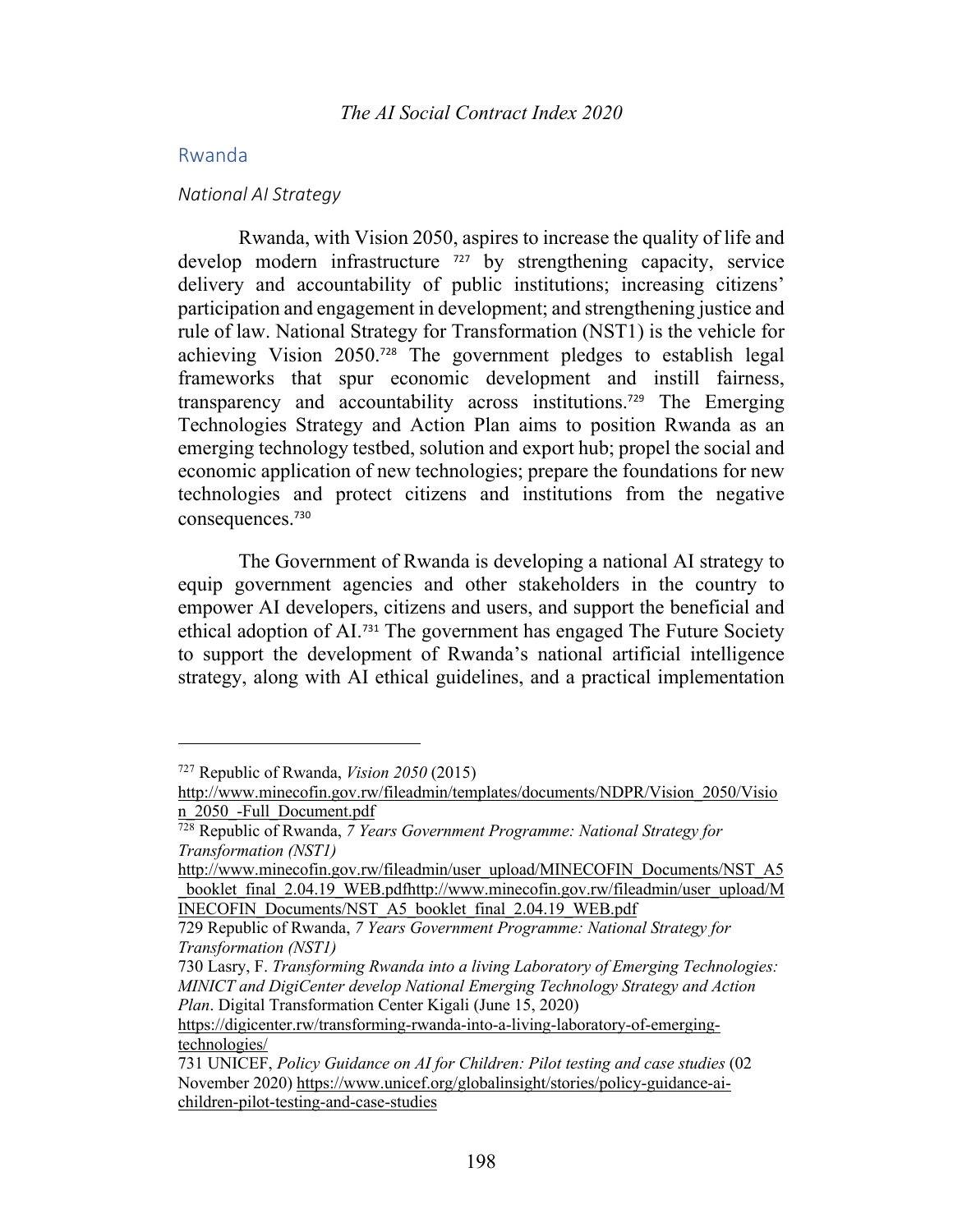# *Artificial Intelligence and Democratic Values*

strategy fit for the local context.<sup>732</sup> For implementation, GIZ FAIR Forward is tapped. "FAIR Forward – Artificial Intelligence for All" is a global initiative of German Development Cooperation, working together with Rwanda and four other countries to lay the foundations for developing local AI, to strengthen local skills and knowledge in AI; remove barriers of entry to developing AI and to develop AI policy frameworks on ethical AI, data protection and privacy.<sup>733</sup> FAIR Forward advocates for ethical AI that is rooted in human rights, international norms such as accountability, transparency of decision-making and privacy, and draws on European experiences such as the EU General Data Protection Regulation (GDPR).

### *AI System for Identity Management*

Rwanda used biometric identification for its census in 2007 to unify all identity information under a single authority, the National Identification Agency (NIDA), and a unique National Identity Number (NIN). This number is now used for health, education, telecom, banking, electoral lists, social protection programs and border crossings.<sup>734</sup> It also proposed to create a country-wide DNA database to crack down on crime, raising concerns that the data could be misused by the government and violate international human rights laws.<sup>735</sup> In a country that has bitter memories of genocide along ethnic identity lines, the right to data privacy becomes a crucial issue. National social protection program, Ubudehe, database, was created in 2001<sup>736</sup> to classify wealth and identify the poorest households using community assessments. The database is interlinked with the national ID

*<sup>732</sup> The Future Society, The Development of Rwanda's National Artificial Intelligence Policy*

<sup>(</sup>Aug. 31, 2020) https://thefuturesociety.org/2020/08/31/development-of-rwandasnational-artificial-intelligence-policy/

<sup>733</sup> Toolkit Digitalisierung , *FAIR Forward – Artificial Intelligence for All*, https://toolkit-digitalisierung.de/en/fair-forward/

<sup>734</sup> ID4Africa, *Rwanda National ID Strategy*,

https://www.id4africa.com/2019\_event/presentations/PS1/5-Josephine-Mukesha-NIDA-Rwanda.pdf

<sup>735</sup> International Association of Privacy Professionals, *Rwanda announces plans for countrywide DNA database* (Mar. 26, 2019) https://iapp.org/news/a/rwanda-announcedplans-for-country-wide-dna-database/

<sup>736</sup> Republic of Rwanda Ministry of Health & World Health Organization, *Rwanda's Performance in Addressing Social Determinants of Health and Intersectoral Action* (2018) https://www.afro.who.int/sites/default/files/2018-

<sup>03/</sup>Rwanda s Performance in Addressing Social Determinants of Health\_and%20in tersectoral%20action%20final%20Report.pdf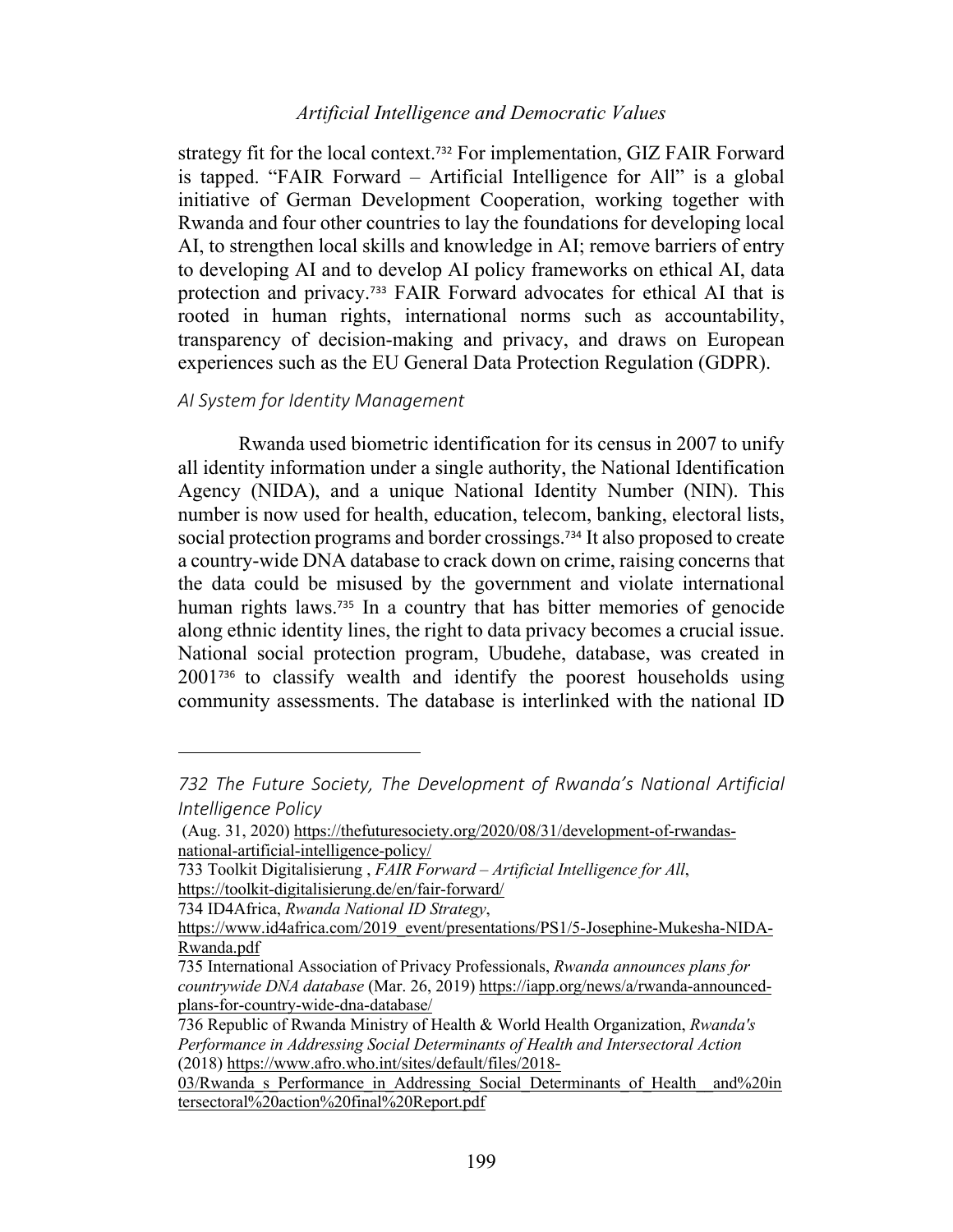## *The AI Social Contract Index 2020*

number. The lack of transparency on who makes the wealth determination and how this impacts an individual's access to opportunities and resources and the extent of stigmatization remains questionable.

#### *Smart Cities*

Established in 2000 and revised in 2012, the aim of Rwanda Vision 2020 was to "transform Rwanda from an agrarian economy to a knowledgebased society by 2020." Under this vision, Smart Rwanda Master Plan had three goals: economic transformation, job creation and accountable governance. In 2015, Rwanda adopted a National Urbanization Policy to demonstrate how urban development can drive economic transformation. One of the focus is to "promote quality of life, mitigation of disaster risks, social inclusion and cultural preservation" through "digital service points for rural settlements, smart urban agriculture projects, sensor-based environmental data, smart and green building labs.<sup>737</sup> The policy requires public engagement and open data as building blocks. The Rwanda smart city model is centered around 3 main pillars, 9 strategic building blocks and 27 action initiatives. The three pillars are smart governance and planning; smart and efficient services and utilities; and localized innovation for social and eco-nomic development.

Kigali Innovation City (KIC) is the government's flagship program to create a hi-tech ecosystem, modelling itself on the southeast Asian citystate of Singapore. The City of Innovation is to be built as part of Africa50. It is a 62-hectare development located in Kigali's special economic zone (SEZ). Main goal is to create an innovative business hub in the heart of Africa that will include four first-rate universities, innovative agriculture, healthcare, technology, financial services, biotech firms and both commercial and residential space.<sup>738</sup>

The Smart City Masterplan was developed in 2017, with participation of various stakeholders in Rwanda, including regulatory bodies, local authorities, academia, civil society and the private sector. The

<sup>737</sup> UN Habitat, *Smart City Rwanda Master Plan*,

https://unhabitat.org/sites/default/files/documents/2019-05/rwanda\_smart\_citymaster\_plan.pdf

<sup>738</sup> Thelwell, K. *Big Plans for Rwandan Infrastructure*, The Borgen Project (Oct. 6, 2019) https://borgenproject.org/tag/kigali-innovation-city/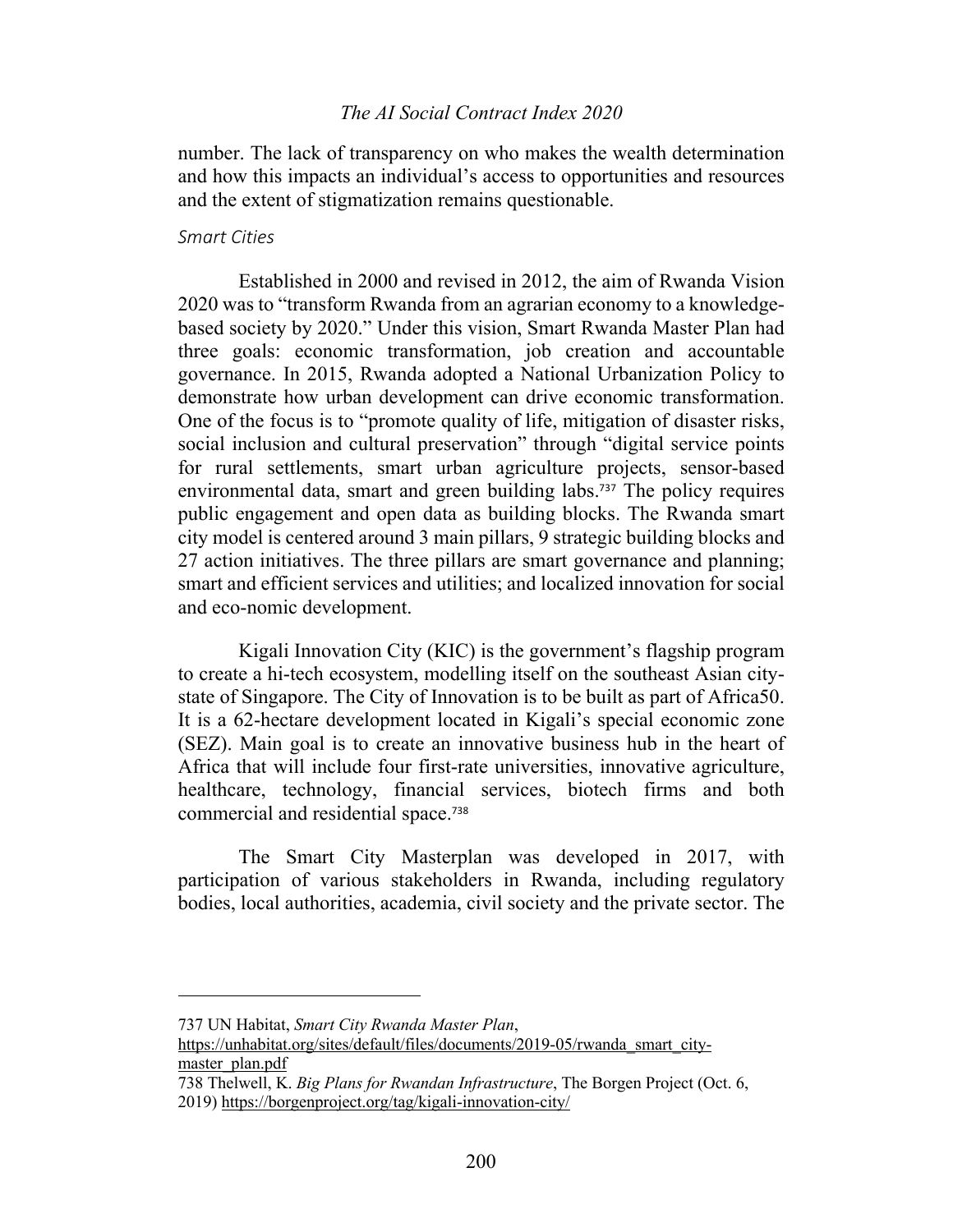# *Artificial Intelligence and Democratic Values*

development was aligned with the Smart Africa Alliance Smart Sustainable Cities Blueprint for Africa.<sup>739</sup>

### *Drone Regulation*

Following a successful partnership with a startup, *Zipline,* to deliver blood, vaccines and other medical supplies to rural hospitals in Rwanda, the country decided to regulate the use of drones. It entered into partnership with World Economic Forum to draft a framework for governing drones at scale and foster an ecosystem of unmanned aircraft systems. The government created a performance-based regulation focused on safety standards and is the first country in the world to implement it for all drones.<sup>740</sup> This partnership also resulted in The Advanced Drone Operations Toolkit which provides a modular approach for governments to enable societally important and safe drone projects.<sup>741</sup> The country is now looking to use these technologies to promote agricultural resilience and food security in Rwanda. It has not called for a prohibition on fully autonomous weapons. 742

### *Public Participation*

Ongoing policy development to cater for AI is being supervised by the Ministry of ICT and Innovation, in partnership with Rwanda Utilities and Regulatory Authority, the Rwanda Information Society Authority, and all relevant stakeholders from the public and private sectors and civil society.<sup>743</sup> The partnership strategy with The Future Society for development of national AI strategy will shape how much public and civic participation will be incorporated to the process.

<sup>739</sup> UN Habitat, *Smart City Rwanda Master Plan*

<sup>740</sup> Russo A., Wolf H., *What the world can learn from Rwanda's approach to drones*, World Economic Forum (Jan.16, 2019) https://www.weforum.org/agenda/2019/01/whatthe-world-can-learn-from-rwandas-approach-to-drones/

<sup>741</sup> World Economic Forum, *Advanced Drone Operations Toolkit: Accelerating the Drone Revolution* (Feb. 26, 2019) https://www.weforum.org/reports/advanced-droneoperations-toolkit-accelerating-the-drone-revolution

<sup>742</sup> The Campaign to Stop Killer Robots, *Country Views on Killer Robots* (Nov. 13, 2018) https://www.stopkillerrobots.org/wp-

content/uploads/2018/11/KRC\_CountryViews13Nov2018.pdf

<sup>743</sup> Habumuremyi, E. *AI eyed to transform health care in Rwanda*, Global Information Society Watch, https://www.giswatch.org/node/6186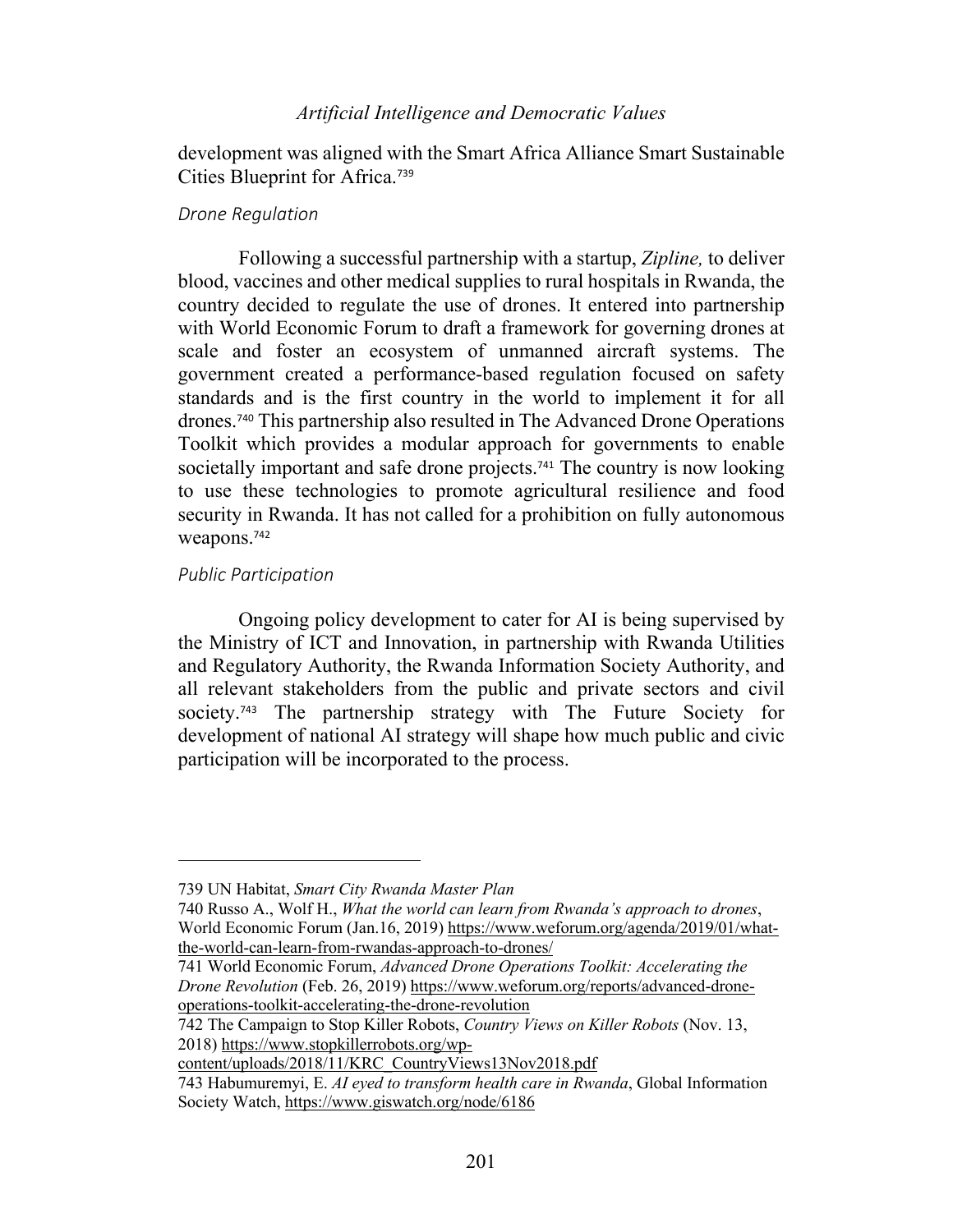## *The AI Social Contract Index 2020*

#### *Fundamental Rights and OECD AI Principles*

Rwanda is not a signatory to OECD AI Principles. While the nation does not have an established AI strategy yet, the engagement of The Future Society and GIZ FAIR Forward to help develop it, as well as its close alignment with GDPR is a positive sign for future direction.

After the genocide of 1994, Rwanda had to rebuild its infrastructure and relations from ground up. A unity and reconciliation process was followed by a combination of traditional systems of justice and international tribunals.<sup>744</sup> The National Commission for Human Rights was created in 1999 as an independent institution responsible for the promotion and protection of human rights in Rwanda.<sup>745</sup> In 2017 Rwanda withdrew from Protocol to the African Charter on Human and Peoples' Rights which allows individuals and NGOs to bring cases directly to the African Court on Human and Peoples' Rights came into effect.<sup>746</sup> The European Union concluded in its 2018 human rights report that "area with the most significant restrictions of human rights were the politically related rights and freedoms such as the freedom of expression/freedom of media, freedom of association and freedom of assembly."<sup>747</sup> Ahead of the 2021 UN Universal Periodic Review of Rwanda, the government announced National Action Plan for Human Rights (NHRAP) 2017-2020, formulated through a participatory process. This the first of its kind in Rwanda and builds on extensive work by Rwandan government to create an inclusive society where all are valued and have equal opportunity. The government commits that Universal Declaration of Human Rights should guide all future programs and policies in all sectors and in all phases of the programming process including monitoring and evaluation.

746 Amnesty International, *Rwanda: More progress needed on human rights commitments. Amnesty International submission for the UN Universal Periodic Review – 37th Session of the UPR Working Group, January-February 2021* (Aug. 2020), https://www.amnesty.org/download/Documents/AFR4728582020ENGLISH.PDF

<sup>744</sup> Nkusi, A. *The Rwandan Miracle*, UNICEF, https://en.unesco.org/courier/2019- 2/rwandan-miracle

<sup>745</sup> Republic of Rwanda Ministry of Justice*, The National Human Rights Action Plan of Rwanda 2017-2020*

https://minijust.gov.rw/fileadmin/Documents/MoJ\_Document/NHRAP\_FINAL\_\_version for cabinet-1.pdf

<sup>747</sup> European Union, *Annual Report on Human Rights and Democracy in the World 2018 – Rwanda* (May 21, 2019) https://eeas.europa.eu/delegations/rwanda/62839/euannual-report-human-rights-and-democracy-world-2018-rwanda\_en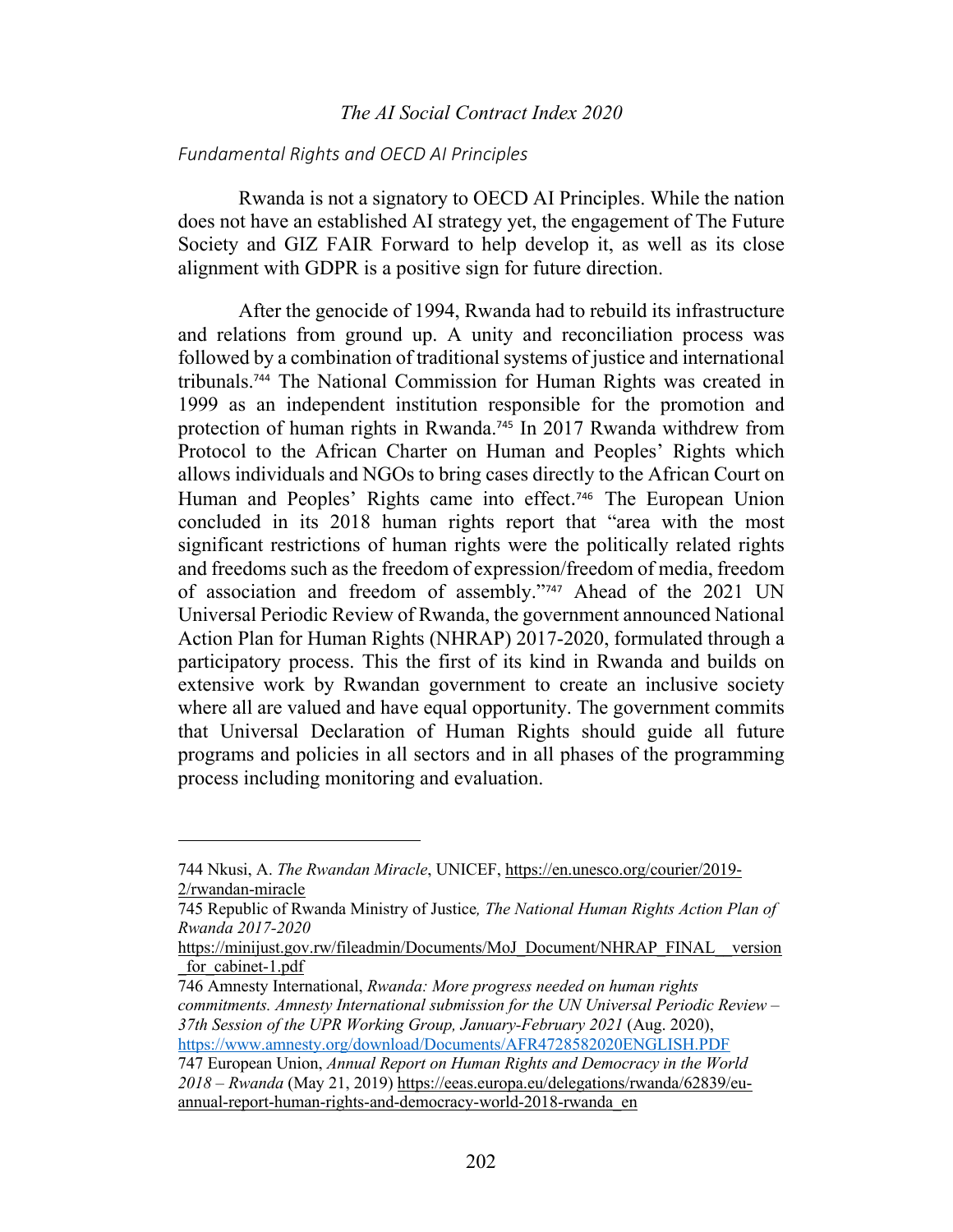# *Artificial Intelligence and Democratic Values*

The Rwandan judiciary lacks independence from the executive. Top judicial officials are appointed by the president and confirmed by the Senate<sup>748</sup> dominated by governing party. In addition, the 2013 law allows for security organs to record or listen to communications both offline and online, and without necessarily facilitating through a service provider, if it is done in the interest of national security.<sup>749</sup> The regulations require mandatory SIM card registration and a limit of three cards per national ID per operators. Service providers are required to maintain databases and share information with law enforcement if necessary.

### *Data Protection*

In 2019 Rwanda ratified the African Union Convention on Cyber Security and Personal Data Protection.<sup>750</sup> In October 2020, the Cabinet approved the Data Protection and Privacy Law, however the law is not yet in force.<sup>751</sup> Following the GDPR, the Privacy Law seeks to safeguard fundamental rights to privacy by regulating the processing of data and providing the individual with rights over their data.<sup>752</sup> The law establishes systems of accountability and clear obligations for those who control the processing of the personal data. According to One Trust, "The bill is relatively comprehensive and would introduce obligations related to data subject rights, data processing notifications, pseudonymisation, sensitive data, data transfers, and data breach notifications."<sup>753</sup>

<sup>748</sup> Freedom House, *Freedom in the World 2020*,

https://freedomhouse.org/country/rwanda/freedom-world/2020

<sup>749</sup> Republic of Rwanda, *N° 60/2013 of 22/08/2013 Law regulating the interception of communications.* Official Gazette nº 41 of 14/10/2013

https://rema.gov.rw/rema\_doc/Laws/Itegeko%20rishya%20rya%20REMA.pdf

<sup>750</sup> Daniel Sabiiti, *Rwanda Ratifies Malabo Convention On Personal Data Protection,* KT Press (July 25, 2019), https://www.ktpress.rw/2019/07/rwanda-ratifies-malaboconvention-on-personal-data-protection/

<sup>751</sup> Republic of Rwanda, Office of the Prime Minister, *Statement on Cabinet Decisions of 27 October 2020,* 

https://www.primature.gov.rw/index.php?id=131&tx\_news\_pi1%5Bnews%5D=933&tx\_ news\_pi1%5Bcontroller%5D=News&tx\_news\_pi1%5Baction%5D=detail&cHash=7a01 2c144e6b2eb6d384a0bf1f153c26

<sup>752</sup> Julius Bizimungu, *Rwanda moves to tighten data protection, privacy*, the New Times (Nov. 6, 2020), https://www.newtimes.co.rw/news/rwanda-moves-tighten-dataprotection-privacy

<sup>753</sup> OneTrust DataGuidance, *Rwanda* (Oct. 29, 2020),

https://www.dataguidance.com/jurisdiction/rwanda